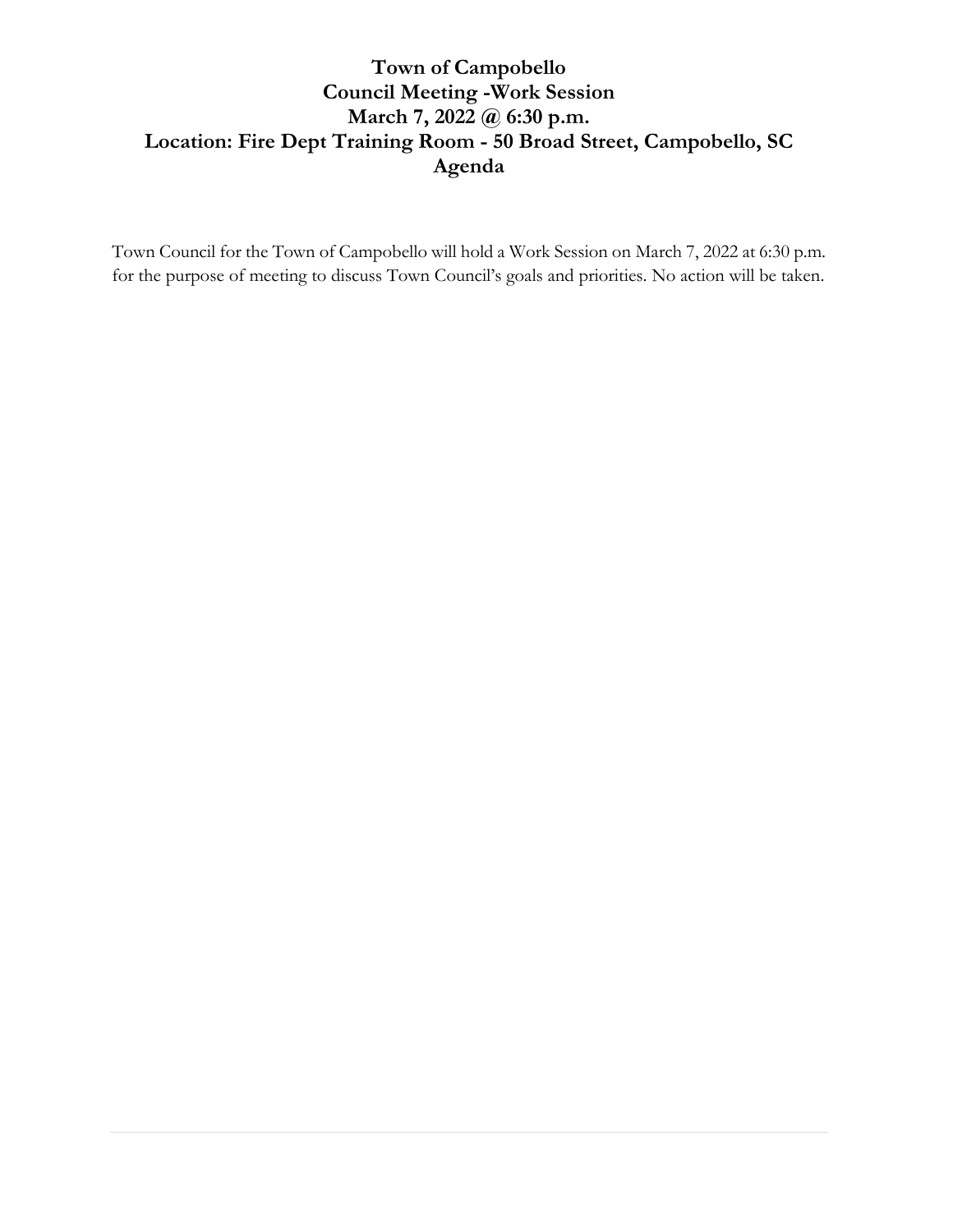# **Town of Campobello Council Meeting Agenda 50 Broad Street, Campobello, SC March 7, 2022 @ 7:00 p.m.**

Invocation

#### **1. Opening**

a. Pledge of Allegiance

### **2. Introduction – Mayor and Council Members**

#### **3. Minutes**

Review and approval of minutes from the February 7, 2022 work session minutes, February 7, 2022 council meeting minutes and February 22, 2022 Special Council meeting minutes.

#### **4. Comments from the Mayor**

#### **5. Police Department**

- Calls reported for February 2022

#### **6. Fire Department**

- Calls reported for February 2022

#### **7. Old Business** –

- Lighting to signs at entrances and update on park lights (J. Shamis)
- Pothole on Cantrell St.
- Update on repairs and widening of Old Asheville Hwy.
- Update on Road Fee Funds from the County
- Update on progress of new signs for Town
- Update on 13 lights to be installed throughout town
- Update on condemned homes (Police Chief)
- Update on Town events schedule/Trash pickup day (Alician Sprouse, Aaron Ash)
- Update on project at Hwy 11/176 median (Jason Shamis, Aaron Ash)
- Update on any grants (Jason Shamis, Police Chief)
- Campobello Youth Council (Aaron Ash, Jason Shamis)
- Update on rock wall down Asheville Hwy.
- Update on sewer

#### **8. New Business** –

- Review Duke Energy Service Agreement
- Review and possible vote on amendment to Business License Ordinance 8.501.4 to Amend/correct Class and Rate Schedule
- Discussion about storage and emails (J. Shamis)